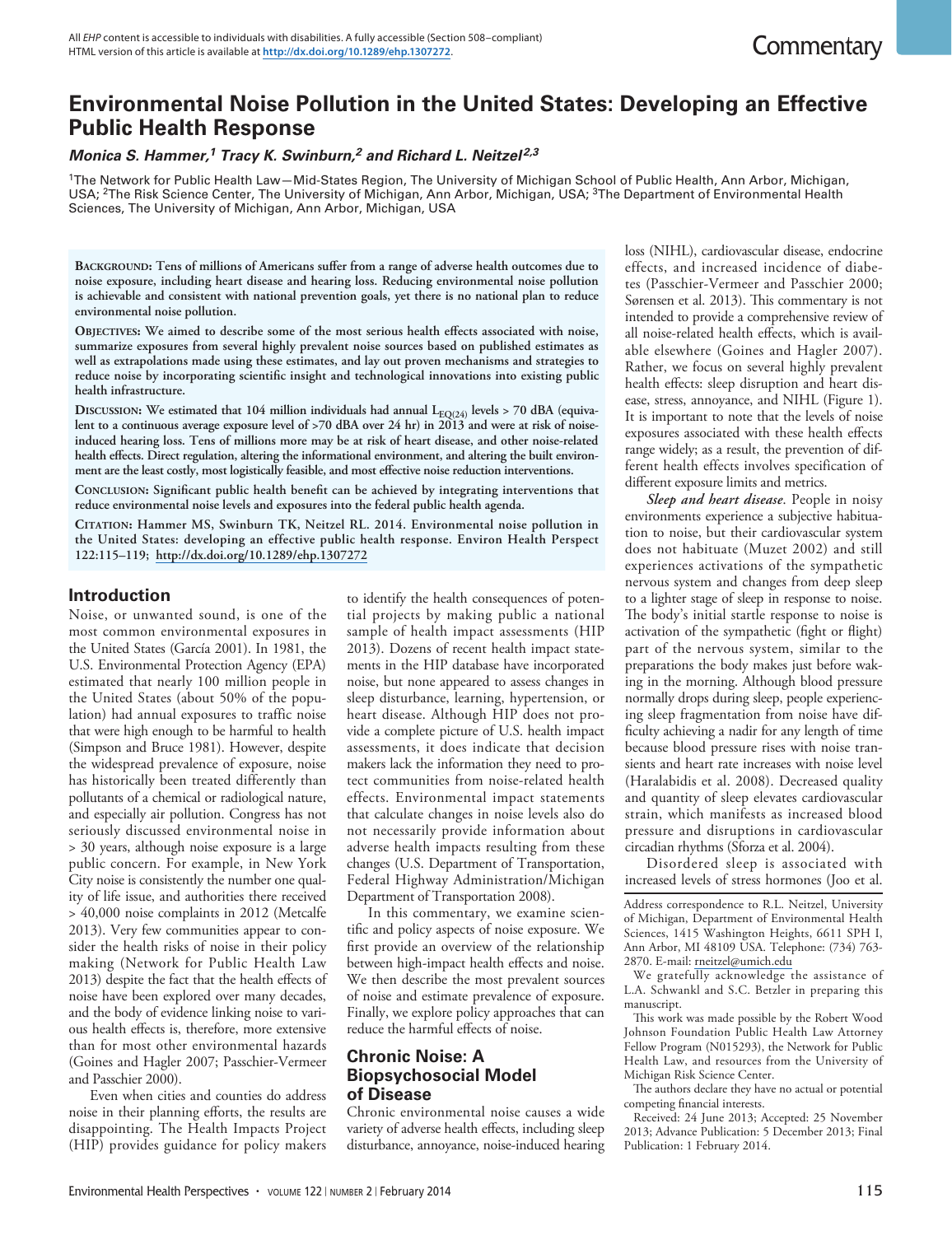2012). Microarousals appear to be associated with increased lipids and cortisol levels, and feed into the same pathway of disordered sleep, even priming the neuroendocrine stress response in some individuals to be more at risk for disorders such as depression (Meerlo et al. 2008). Increased blood lipid, heart rate, blood pressure, and stress levels from noise lead to atherosclerosis, which is causally related to heart disease (Hoffman et al. 2013).

*Stress*. The effects of noise on conscious subjects are insidious and result at least in part from increased psychosocial stress and annoyance. Annoyance from continuous sound appears to vary substantially by individual (Babisch et al. 2013; Stansfeld 1992), and there are a number of factors that may influence annoyance (Babisch et al. 2012) and subsequent stress. Annoyance increases sympathetic tone, especially in noise-sensitive individuals (Sandrock et al. 2009), and may be the non–sleep-mediated pathway that is present in individuals with high occupational noise exposures who subsequently develop heart disease (Ha et al. 2011).

Environmental noise is not only a health risk to people who report being annoyed by noise, but these individuals are also at risk for additional health effects (Sandrock et al. 2009). Children in noisy environments have poor school performance, which leads to stress and misbehavior (Lercher et al. 2002). They also have decreased learning, lower reading comprehension, and concentration deficits (Stansfeld et al. 2005).

*NIHL*. Long-term exposures to noise levels > 75 dBA (U.S. EPA 1974) can cause metabolic changes in sensory hair cells within the cochlea, eventually leading to their demise (Heinrich et al. 2006) and increasing inability to perceive sound (e.g., NIHL). Neuronal destruction may also occur; in such cases, the ability to perceive sound may remain undiminished, but the ability to understand the meaning of sound deteriorates (Lin 2012). Extreme exposures can cause direct mechanical damage (acoustic trauma) to cochlear hair cells (Newby and Popelka 1992). Noise exposure is also associated with tinnitus (ringing in the ears) and hyperacusis. NIHL has traditionally been associated with occupational noise, but there is increasing evidence that music may play an important role as well (Lewis et al. 2013).

It is difficult to overstate the social cost of NIHL and its impact on quality of life. The additional effort required to process sound leads to fatigue, headaches, nervousness, depression, and anger (Hetu et al. 1993). Functional limitations associated with a compromised ability to communicate restrict mobility, self-direction, self-care, work tolerance, and work skills and increase isolation. Assistive technologies can aid some individuals, but in no way represent a cure.

Children with NIHL suffer from decreased educational achievement and impaired social– emotional development, score significantly lower on basic skills, and exhibit behavioral problems and lower self-esteem (Bess et al. 1998).

# **Exposure Limits and Sources of Noise**

*Exposure metrics and limits*. Because of the array of health effects caused by noise, and the relative importance of exposure timing for some health effects, a variety of exposure metrics and limits are in use today. The U.S. EPA recommends an average 24-hr exposure limit of 55 A-weighted decibels (dBA) to protect



the public from all adverse effects on health and welfare in residential areas (U.S. EPA 1974). This limit is a day–night 24-hr average noise level  $(L_{DN})$ , with a 10-dBA penalty applied to nighttime levels between 2200 and 0700 hours to account for sleep disruption and no penalty applied to daytime levels.

The U.S. EPA recommends a second exposure limit of 70 dBA to prevent hearing loss (U.S. EPA 1974). The limit is an equivalent continuous average exposure level over 24 hr  $[L_{EO(24)}]$ . Unlike the 55-dBA  $L_{DN}$ limit designed to protect against all longterm health effects, the 70-dBA limit considers daytime and nighttime exposures to be equally hazardous to hearing. This 24-hr limit is equivalent to a 75-dBA 8-hr workday exposure, with no noise exposure (i.e., noise < 70 dBA) during the remaining 16 hr.

The U.S. EPA recommendations adopted in 1974 and mirrored by the World Health Organization (WHO) (Berglund et al. 1999)—may be considered a truly "safe" level for protection against hearing loss. In contrast, the U.S. Occupational Safety and Health Administration's 8-hr workplace regulation of 90 dBA may result in a 25% excess risk of hearing impairment among workers exposed over a working lifetime [National Institute of Occupational Safety and Health (NIOSH) 1998].

Other limits may be needed or appropriate for preventing additional health effects not described here or for emerging sources of noise (e.g., wind turbines) that are substantially different from historical noise sources. For example, the WHO recently adopted a set of health-based guidelines for nighttime noise exposure that are much lower than previously recommended levels (WHO 2009).

*Sources of noise*. Primary sources of noise in the United States include road and rail traffic, air transportation, and occupational and industrial activities [National Academy of Engineering (NAE) 2010]. Additional individual-level exposures include amplified music, recreational activities (including concerts and sporting events), and firearms. Personal music player use appears to be common among adolescents (Kim et al. 2009; Vogel et al. 2011) and may involve potentially harmful sound levels (Breinbauer et al. 2012). Exposures from recreational activities and music are not "noise" in the sense of being unwanted sound, but adverse health effects are possible even from desirable sounds.

# **Prevalence of Harmful Noise Exposure**

Data on the prevalence of noise exposures in the United States are dated and inadequate. The most recent national surveys of community and occupational noise exposures **Figure 1.** Select effects of noise. **Figure 1.** Select effects of noise. **occurred** in the early 1980s (NIOSH 1988;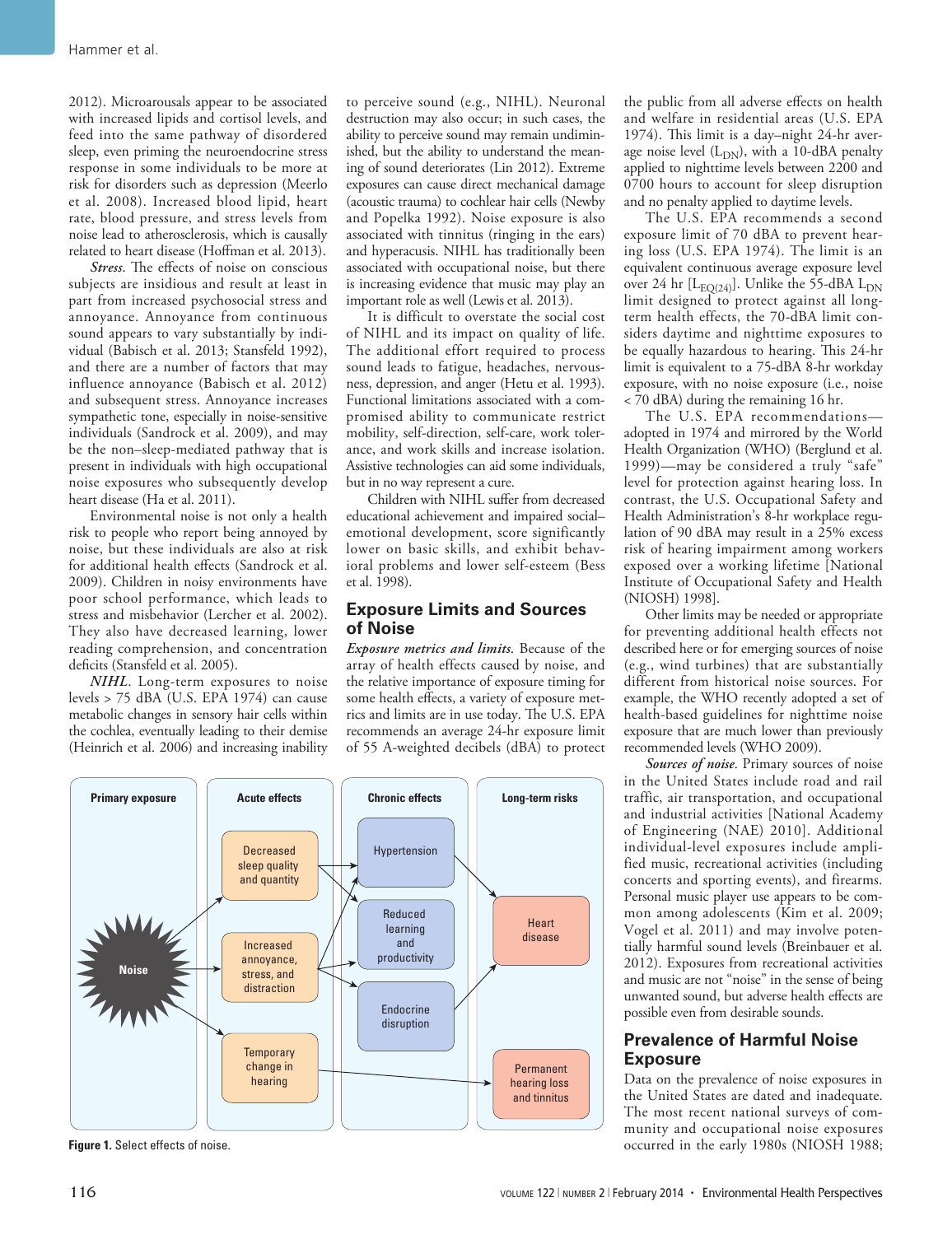Simpson and Bruce 1981). Current estimates of workers exposed to "hazardous" levels of workplace noise (an 8-hr  $L_{EQ}$  of  $\geq 85$  dBA) range from 22 to 30 million (NIOSH 2001; Tak et al. 2009). This wide range in estimates for the working population, which is more closely tracked than the general public, should give some indication as to the tremendous uncertainty in community estimates.

The limited data available suggest that a substantial portion of the U.S. population may be at risk of noise-related health effects and that modern 24-hr societies are increasingly encroaching on "quiet" periods (e.g., night). An annual level of 55- to 60-dBA  $L_{DN}$  may increase risk of hypertension (van Kempen and Babisch 2012). In 1981, Simpson and Bruce (1981) estimated that at least 92.4 million people (46.2% of the U.S. population) were exposed at or above this level. Applying the 1981 U.S. EPA estimate of exposure prevalence to the current U.S. population (315 million in March 2013) (U.S. Census Bureau 2010), and assuming noise levels have not changed since then, we estimate that at least 145.5 million people were at potential risk of hypertension due to noise in 2013. Lower levels (e.g., 50–55 dBA, to which a larger fraction of the population is exposed) may increase risk of myocardial infarction (Willich et al. 2006).

Recent studies of individuals' noise exposures (Flamme et al. 2012) indicate that a substantial fraction of U.S. adults may be exposed to noise levels above the U.S. EPA 70-dBA  $\rm L_{EQ(24)}$  limit. Neitzel et al. (2012) sampled > 4,500 adults in New York City and estimated that 9 of 10 exceeded the recommended U.S. EPA limit. The Neitzel et al. (2012) study is the most comprehensive quantitative estimate of annual noise exposures in a large sample of U.S. residents in decades, and it represents a basis for developing contemporary estimates of urban U.S. noise exposures.

There are 16 metropolitan statistical areas in the United States with a population of > 4 million for which the New York City estimates might be considered representative. These areas comprised a total population of 80,621,123 in 2012 (U.S. Census Bureau 2010), or 25.6% of the U.S. population. By applying the New York City exposure prevalence estimates of Neitzel et al. (2012) to these 16 largest urban agglomerations, we estimate that at least 72.6 million urban U.S. residents were exposed to annual  $L_{EQ(24)}$  levels of > 70 dBA in 2010. By comparison, the U.S. EPA estimated in 1981 that 66 million people, or 33% of the U.S. population (not just urban dwellers), were exposed above the recommended limit (Simpson and Bruce 1981). Applying the 1981 U.S. EPA estimate to 2013 census data, and again assuming no change in noise levels over that time, we estimate that 104 million individuals had annual  $L_{EQ(24)}$ 

levels of > 70 dBA in 2013 and were at risk of NIHL and possibly other noise-related health effects. Unfortunately, given the lack of assessment of noise exposure in health surveillance programs in the United States, it is difficult to evaluate these estimated health impacts against observed health effects, and for some health effects metrics other than the L<sub>EQ(24)</sub> (e.g., the L<sub>DN</sub>) are likely more appropriate.

## **Health Protection Policy**

Given the substantial exposures to noise in the United States, the severity of associated health consequences, and the limited power of the public to protect themselves, there is a clear need for policy aimed at reducing noise exposures. Because noise is expected to rise with increasing urbanization (García 2001), policy leaders need to explore the use of law as a practical tool to manage and reduce noise exposures. Here we highlight the interventions we believe hold the most promise for policy leaders. We first explain how noise can be integrated into the federal public health agenda and then explore the ways state and local governments may use the law to respond to and reduce noise.

*The federal public health agenda*. The United States National Prevention Strategy (NPS) can provide leadership by putting noise on the national health policy agenda. The NPS brings together 17 federal agencies (including the Departments of Transportation, Health and Human Services, Education, and Labor as well as the U.S. EPA) to provide a foundation for the nation's prevention goal delineated under the Affordable Care Act: to increase the number of Americans who are healthy at every stage of life through focus on wellness and prevention (National Prevention Council 2011). Two of NPS's priorities are *a*) to promote healthy and safe community settings that prevent injury, and *b*) to empower people in ways that support positive physical and mental health. In addition, some of the objectives of the Department of Health and Human Services (DHHS), as articulated in their Healthy People 2020 goals, are to decrease the proportion of adolescents who have NIHL, reduce new cases of work-related noise-induced hearing loss (DHHS 2013a), increase cardiovascular health, and reduce coronary heart disease deaths (DHHS 2013b). These federal objectives, designed to encourage collaboration and improve decision making, can also be used to coordinate and measure the impact of prevention strategies set forth below. Although there is a large range of options for addressing noise exposures in the United States (NAE 2010), we believe that direct regulation and altering the informational environment are the least costly, most logistically feasible, and most effective federal-level noise reduction interventions.

**Source control through direct regulation**. Direct regulation that sets maximum emission level for noise sources is the only intervention that guarantees population-level exposure reductions. The NPS supports proven strategies, and source reduction is the most cost-effective intervention to protect health (García 2001). There is already evidence of the great potential for this approach in the United States: annual U.S. air transport noise exposures > 65 dBA  $L_{DN}$  have seen a remarkable 90% reduction since 1981 (from affecting 4% of the population in 1981 to 0.015% in 2007) despite a sixfold increase in number of person-miles travelled by air. This reduction can be attributed in large part to direct federal regulation, and subsequent technological improvements of jet engines (Waitz et al. 2007).

The regulatory scheme for direct source regulation is straightforward. Congress gave power to the U.S. EPA to regulate noise emitted from construction equipment, transportation equipment, any motor or engine, and electrical or electronic equipment in the Noise Control Act (NCA) of 1972 (NCA 1972a). Between 1972 and 1981 the U.S. EPA Office of Noise Abatement and Control (ONAC) led efforts which resulted in noise emission limits on air compressors, motorcycles, medium and heavy trucks, and truckmounted waste compactors. An attempt to regulate lawn mowers was not well received (Shapiro 1991), and the agency lost funding in 1981, when the ONAC budget was \$12.7 million (\$32.5 million in 2013 dollars) (U.S. EPA 1982).

The U.S. EPA could resume noise control work with support from Congress and the NPS. The majority of the U.S. EPA's funding (\$7.1 billion in 2012) consists of discretionary appropriations from Congress, which means that the U.S. EPA can exercise the full scope of its regulatory authority under the NCA at any time. However, U.S. EPA funding in real dollars adjusted for inflation peaked in 1978 (Congressional Research Service 2012), so it is likely that the U.S. EPA will resume activity on noise control only when Congress and the NPS support their efforts.

**Altering the informational environment**. The NPS seeks to empower individual decision making by addressing barriers to the dissemination and use of reliable health information. Altering the informational environment enables informed choice in partnership with direct regulation. Without source control, changing the informational environment can only offer limited reductions in noise because individuals often lack control over significant noise sources. However, several interventions have the potential to drastically alter the informational environment.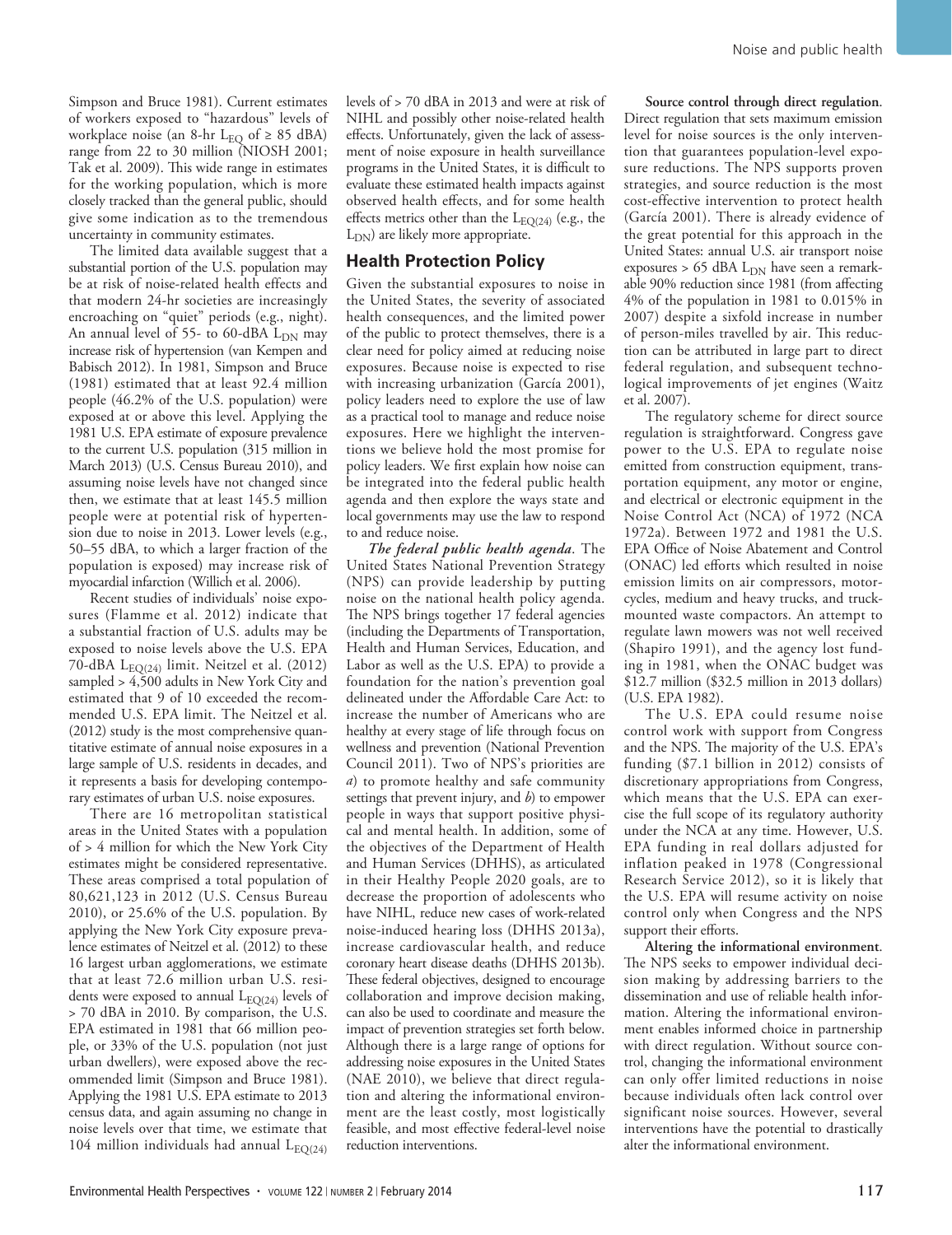### **Product Disclosure**

Labels that disclose the noise emitted from products promote informed consumer choice. Mandatory labeling of noise emissions is required for certain products in China, Argentina, Brazil, and the European Union (NAE 2010). Disclosure will inform consumer choice only if the consumer understands the implications of what the label discloses, so we discuss product disclosures with the assumption that they will be accompanied by education.

The NCA requires that the U.S. EPA adopt regulations that label products that emit noise capable of adversely affecting the public health or welfare (NCA 1972b). The U.S. EPA implemented this mandate only for portable air compressors, even though there are many other, more noisy products, including children's toys (Hawks 1998). Individuals without access to education may still experience some benefit from product disclosures that are easily understood, such as warnings based on red, yellow, and green colors. The U.S. EPA could resume its work mandating disclosures with NPS leadership and Congressional funding.

# **Mapping**

Geographic noise maps alter the informational environment and are one way to ensure that noise control policy is based on objective and accurate information. The NPS seeks to expand and increase access to information technology and integrated data systems. Governments in the European Union have already prepared noise maps of roads, railways, and airports (Commission to the European Parliament and the Council 2011). Although the U.S. government does not map noise levels to protect the public, the National Oceanic and Atmospheric Administration (2012) has created a noise map of the world's oceans to investigate the impact of noise on marine species. Cities such as San Francisco have mapped traffic noise, but most cities and states would need federal support and guidance to initiate comprehensive mapping. Measurement and mapping of noise levels—following the example of the CDC's air and water quality databases—would identify priorities for additional evaluation and help inform protective measures. Congress can appropriate funding to the U.S. EPA, ONAC, or CDC to support this work. However, mapping efforts will require a substantially increased and ongoing noise monitoring effort.

*State and local action*. The NPS addresses the complex interactions between federal, state, tribal, local, and territorial policies addressing community environments. The NCA was first enacted at the behest of industry trade groups that argued that national standards would protect manufacturers from the imposition of disparate and inconsistent state and local standards. However, after it was

enacted, industry groups asked for a defunding of the NCA by asserting that it was best to control noise at the local level (Shapiro 1991).

State and local governments can enact regulations on sources of noise not already regulated by the U.S. EPA or another federal agency. Theoretically, a mixed system where federal and state jurisdiction overlap increases functionality. In the case of noise control, however, few states and localities attempt direct regulations because they do not have sufficient market power and resources and because of preemption challenges from other law (Air Transport Association of America *v.* Crotti 1975). Municipal regulation evolved into noise ordinances that regulate the timing and intensity of noise, are expensive and difficult to enforce, and have not proven to be effective at reducing noise (Dunlap 2006).

Given these considerations, we believe that the most cost-effective legal interventions at the state and local levels are through *a*) spending and procurement, and *b*) altering the built environment.

**Spending and procurement**. A number of municipal noise sources, including emergency sirens, transit vehicles, garbage and street maintenance equipment, and construction equipment (Bronzaft and Van Ryzin 2007), may be reduced through careful purchasing and contractual agreements. Some countries go so far as to require contractors to pay for temporary relocation of citizens seeking relief from construction noise (BSM 2012). Adoption of procurement policies intended to reduce community noise is an opportunity for government to lead by example (Perdue et al. 2003).

**Altering the built environment**. The NPS recommends that governments take steps to ensure safe and healthy housing because health suffers when people live in poorly designed physical environments (Perdue et al. 2003). Although altering the built environment can influence individual noise exposures, it often does not reduce noise source levels. In addition, it can be construed as inherently inequitable because the recipients of noise bear the burden of exposure reduction, and those creating the noise continue to have no incentive to reduce emissions. Therefore, this intervention requires thorough analysis and careful planning.

Sustainable building design programs, such as Leadership in Energy and Environmental Design (LEED), offer the possibility of achieving noise reductions through good acoustical design (U.S. Green Building Council 2013). LEED standards incorporate American National Standards Institute recommendations regarding background noise and encourage sound-absorptive finishes to limit reverberation in schools (U.S. Green Building Council 2010). Improvements in construction materials, siting considerations (e.g., siting sensitive structures such as homes and schools well

away from noise sources such as high traffic roads and hospitals), and design can have a dramatic impact on noise levels inside buildings—and improve the occupants' quality of life in the process.

Although the Federal Highway Administration does not currently provide federal funding for low-noise pavement (NAE 2010), such pavement can reduce noise by up to 6 dB in areas where vehicles travel at speeds > 35 miles/hr. For slower traffic, planning can reduce high noise from delivery trucks within city limits by encouraging adoption of smaller electric delivery vehicles. This scheme has already been implemented in several other countries (Allen et al. 2012) and also has the potential to reduce air pollution and traffic fatalities.

## **Conclusion**

We have identified a number of opportunities to lower noise exposures and ultimately improve public health while additional research is being conducted. Updated national-level estimates of individual noise exposures are needed; our use of 1981 U.S. EPA data introduces a substantial amount of uncertainty into our estimates and highlights the need for an updated national survey of noise exposures in the United States. Although prevention of different health effects will require additional research to identify appropriate exposure limits, once informed and supported by ongoing research, federal leaders can focus on lowering noise at its source, and states can prioritize altering the built environment. Meanwhile, local government can adjust their procurement policies and encourage building approaches that reduce community noise.

#### **CORRECTION**

In the manuscript originally published online, the reported annual noise level that may increase risk for hypertension, the reported estimate of the number of people exposed at or above the annual noise level, and the authors' estimate of the number of people at potential risk of hypertension due to noise in 2013 were incorrect in the second paragraph of the "Prevalence of Harmful Noise Exposure" section. They have been corrected here.

#### **References**

- Air Transport Association of America *v.* Crotti. 1975. 389 F. Supp. 58 (N.D. Cal. 1975). District Court, N.D. California.
- Allen J, Browne M, Woodburn A, Leonardi J. 2012. The role of urban consolidation centres in sustainable freight transport. Transport Rev 32:473–490.
- Babisch W, Pershagen G, Selander J, Houthuijs D, Breugelmans O, Cadum E, et al. 2013. Noise annoyance a modifier of the association between noise level and cardiovascular health? Sci Total Environ 452–453:50–57.